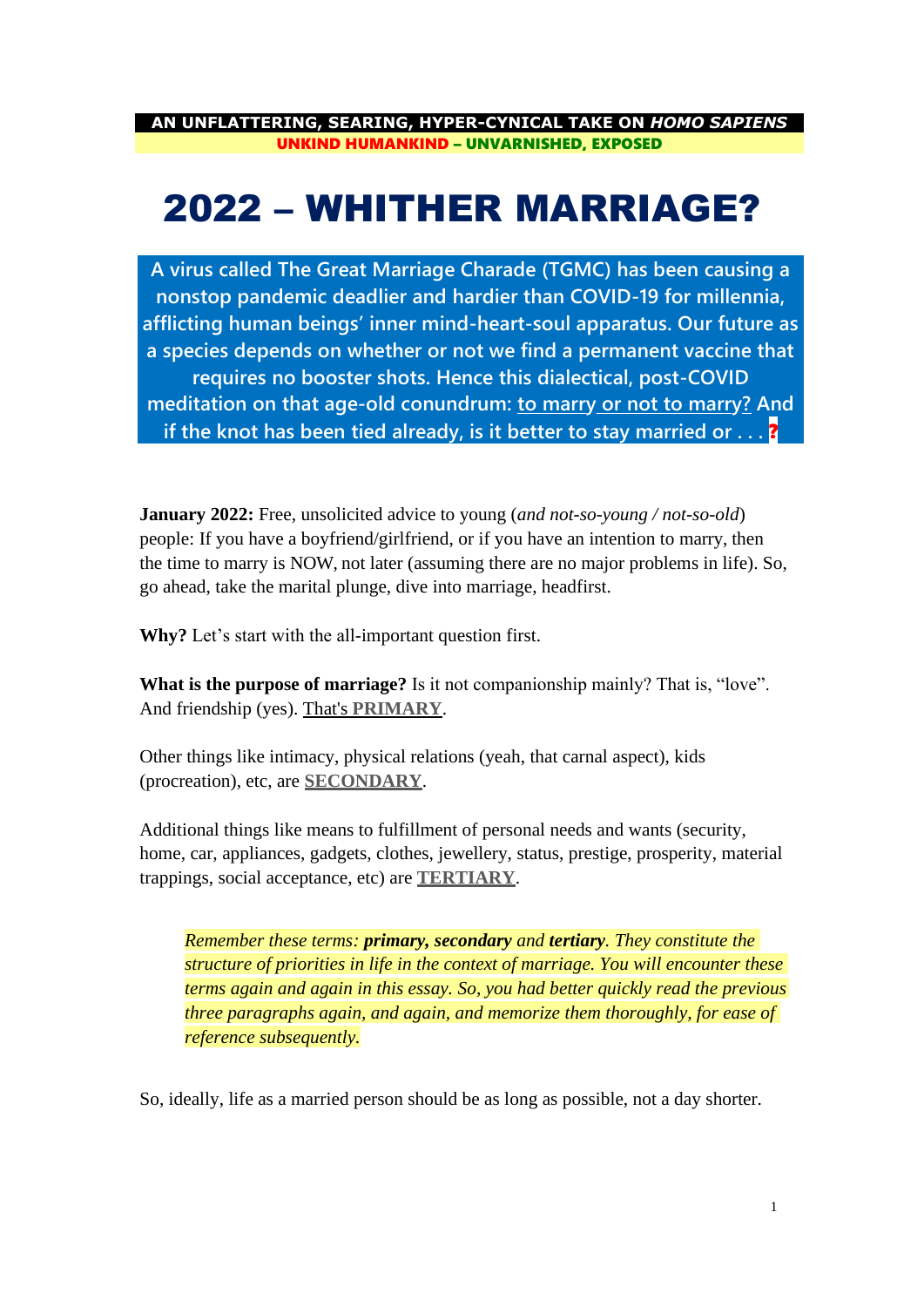**What does that mean?** Let's imagine a person (female) marries at age 25. Her spouse may be aged 30 (just for example).

Suppose both the woman and her man live on till age 90 each.

That means, the woman will likely lose her spouse when she turns 85.

So, effectively, the duration of their marriage will be 60 years. Or around 22,000 days.

The more the marriage is delayed when the woman is young, the fewer days she would get to live as a married woman. That is tantamount to doing herself a colossal disservice. (Note: *If you so prefer, you can replace the words "she", "her" and "herself" with "he", "him" and "himself" in the sentences above.*)

Especially in times like now that are fraught (climate change, pandemic, geo-economic turmoil, geopolitical tensions, etc), life can prove fragile, fleeting or ephemeral. They also have relevance to reproduction, if you wish to have children after wedding (while being a married person). You want to become a parent sooner, not later, in life, ideally – not only for health reasons but also for strategic reasons like society, personal finance, future planning, etc.

So, if a young (or not-so-young) person has an intention to marry, then such a person should marry sooner than later, so that he/she can get more time to enjoy the primary purpose of marriage – companionship, friendship, love, care, understanding, completeness, etc.

But, it appears, people intending to marry don't take the marital plunge for various reasons (career, current personal financial situation that is perceived as inadequate or delicate, life situations seen as roadblocks, fitness/beauty concerns, doubts about the chosen mate, etc).

The young (and not-so-young) persons who intend to marry someday should develop faith in the Universe.

If the marriage is based on sincerity, true "love" and respect for companionship and relationships, then the Universe will provide everything – stability, money, resources, good health, rock-solid relationships, understanding, clarity, peace of mind, joy in heart, etc. Yes, the Universe will provide everything the couple will *need* to live a happy, contented married life, complete with children.

This theory is called **The Law of Post-Pandemic Marriage Myth (or simply "The Law of 2P2M", or "2P2M Law")**. Take it or leave it.

If you think the **2P2M Law** is some spiritual mumbo-jumbo, or a remix or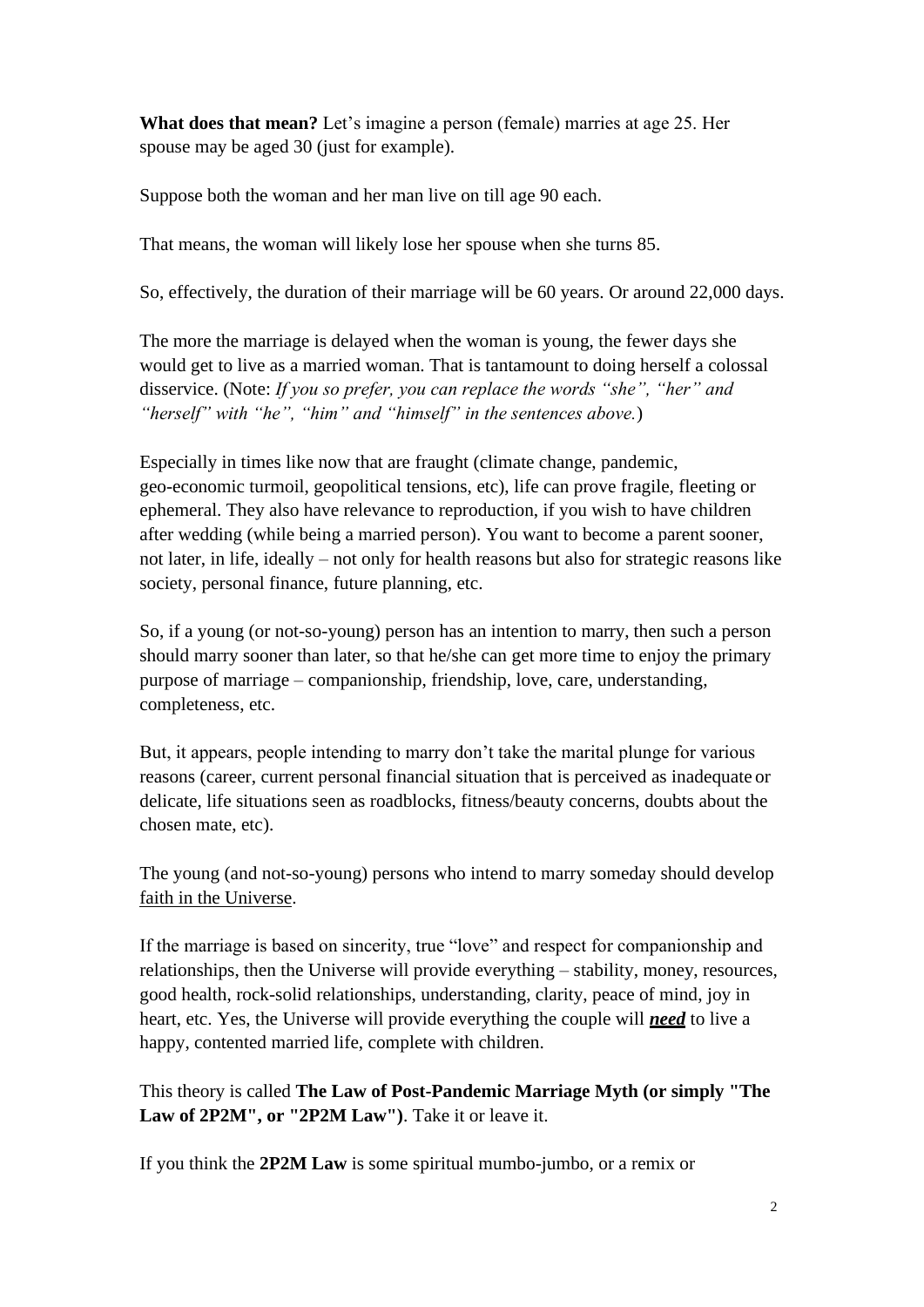synthesized version of pop self-improvement discourse, or pseudo-religious philosophy, you are free to stop reading. You may want to move on. But if what has been said so far strikes a chord in you, you are welcome to read on.

## Part-2

### **How to decide that someone is a good (sic) [or THE RIGHT] choice for marriage?**

In other words, how to be sure the person one chooses or decides to wed is one's "soul-mate"?

Very good question! The answer to that question often has to be in the true meaning or definition of "marriage", as defined by the **2P2M Law**. Isn't it?

Companionship. "Love". Friendship... Primary.

By now, you know what's secondary and what's tertiary.

So much confusion, so much heartburn, so much stress, and physical, mental, emotional and psychological violence arise in marriages due to lack of clarity on the meaning and purpose of marriage, and also due to mixing up of (primary, secondary and tertiary) priorities.

Once there is agreement on the meaning and *primary* purpose of marriage, then you will see the very question – who is the right person to marry? – disappears!

Matters of companionship, "love", friendship – the "heart" knows! (Here, "heart" should mean the metaphorical or figurative one, not the physical organ that pumps blood to the brain.) Yes, the "heart" knows indeed!

Look within. If you are a person pondering marriage, you WILL know.

No need for validation at an external level or by others.

Once the internal/inner stuff is sorted, reconciled, harmonized, and synchronized (with the potential mate's inner being), there will emerge clarity about the invaluable, precious nature and sanctity of a heart-to-heart relationship that transcends baser considerations of power, parity, pelf, pride, etc (all that "secondary" and "tertiary" stuff).

Such clarity will create a proper perspective on Life itself, our place in this "Universe" (or Multiverse or whatever), the bubble-like duration of our lifetime (in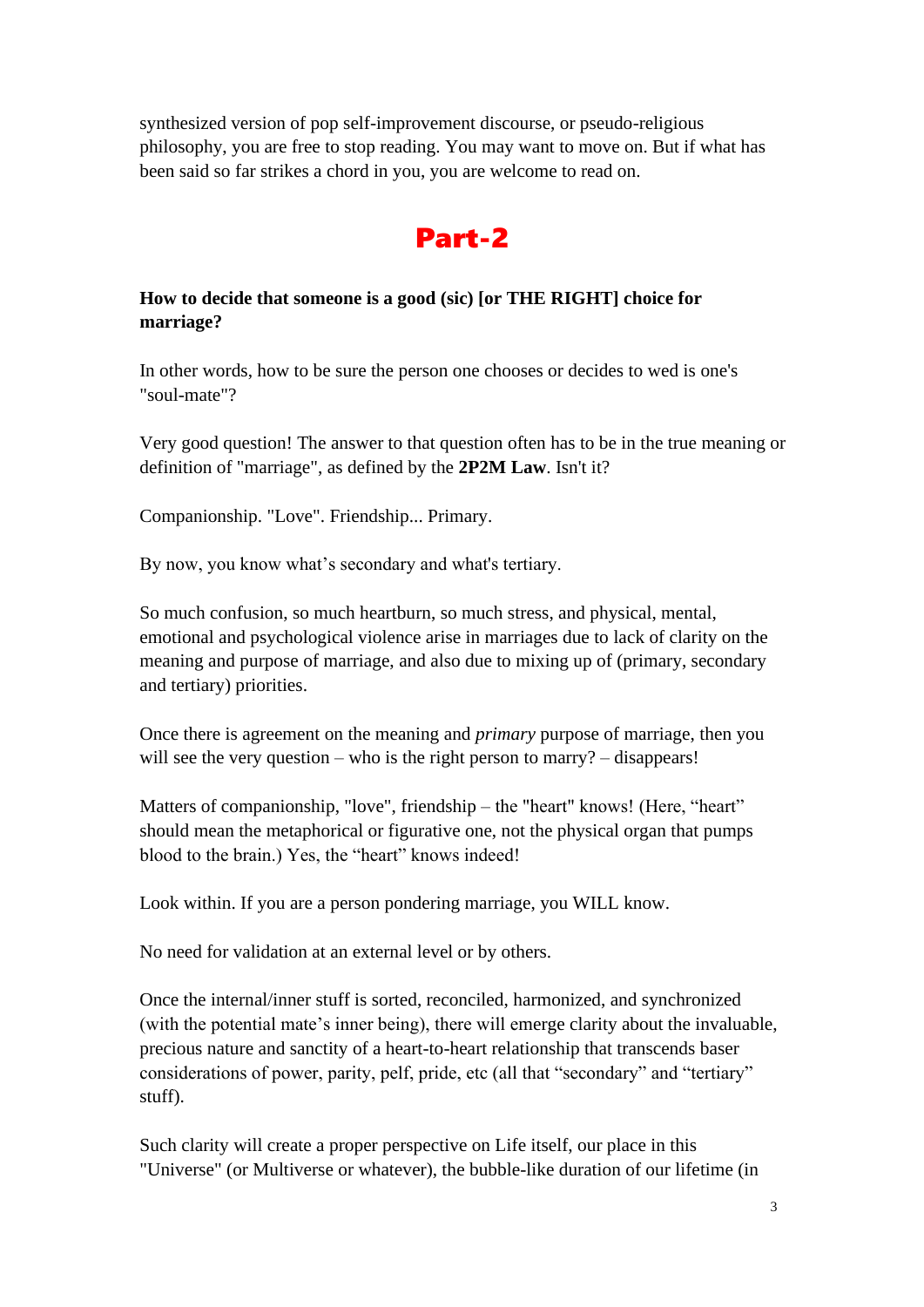human form) on this planet in the infinite continuum of Time.

And that perspective will lead to respect for everything and everyone, including oneself and one's (potential) mate/spouse.

In such a state, where the "primary" factor is honored and recognized, i daresay the "Universe" (or Creation, Multiverse or whatever) will 'conspire' to create everything the married couple will need, in terms of "secondary" and "tertiary" priorities.

And even if, by quirk of improbable 'fate', the "Universe" fails to keep Its side of the bargain/deal, then It will at least certainly ensure the couple are emotionally, philosophically and spiritually so stable and equanimous that any perceived absence of secondary and tertiary needs (and desires/wants) wouldn't be felt (or missed or hoped-for or craved) at all at an inner level, because the most important, the most precious, the most valuable primary priorities have been granted already; so, the secondary and tertiary things would *not* matter that much anymore – they become just optional, not essential.

So, the key to figuring if a person is one's soul-mate, or one's potential mate, is this:

i) Are you clear in your head about primary, secondary and tertiary priorities?

ii) In the presence of the person (potential mate/spouse), do you feel at an inner level a certain sense of timelessness, and secondary and tertiary things don't crowd your mind at all?

iii) Do you have faith in the Universe that even if secondary and tertiary things seem suspect and doubtful and uncertain at the moment, they will all be sorted and will materialize in good time? And, even if they don't materialize in the future as per your expectations, do you have faith that the Universe will ensure you wouldn't miss them that much as you now (seem to) fear you would? The converse of this is also true: gaining all the secondary and tertiary things and more, only to lose out on the primary front, is a surefire recipe for lifelong misery, discontent, unhappiness, stress, negativity, illness, etc.

iv) Do you have faith in the principle that even if you are not 100% sure now about whether a potential mate/spouse is THE RIGHT choice for a lifetime, and you are all mixed-up about primary, secondary and tertiary things in your head now, it is entirely possible to still take the marital plunge and emerge 'successful' out of the pool of life? Are you aware that it is entirely possible for you to love, respect and enjoy the companionship of that person, provided you allow better sense to prevail down the line, so as to get the priorities sorted in due course? Do you know that it is entirely possible for you to reach the realization that life is all about hard choices, compromises, sacrifices, improvisations, trade-offs, ironies, paradoxes **–** a tightrope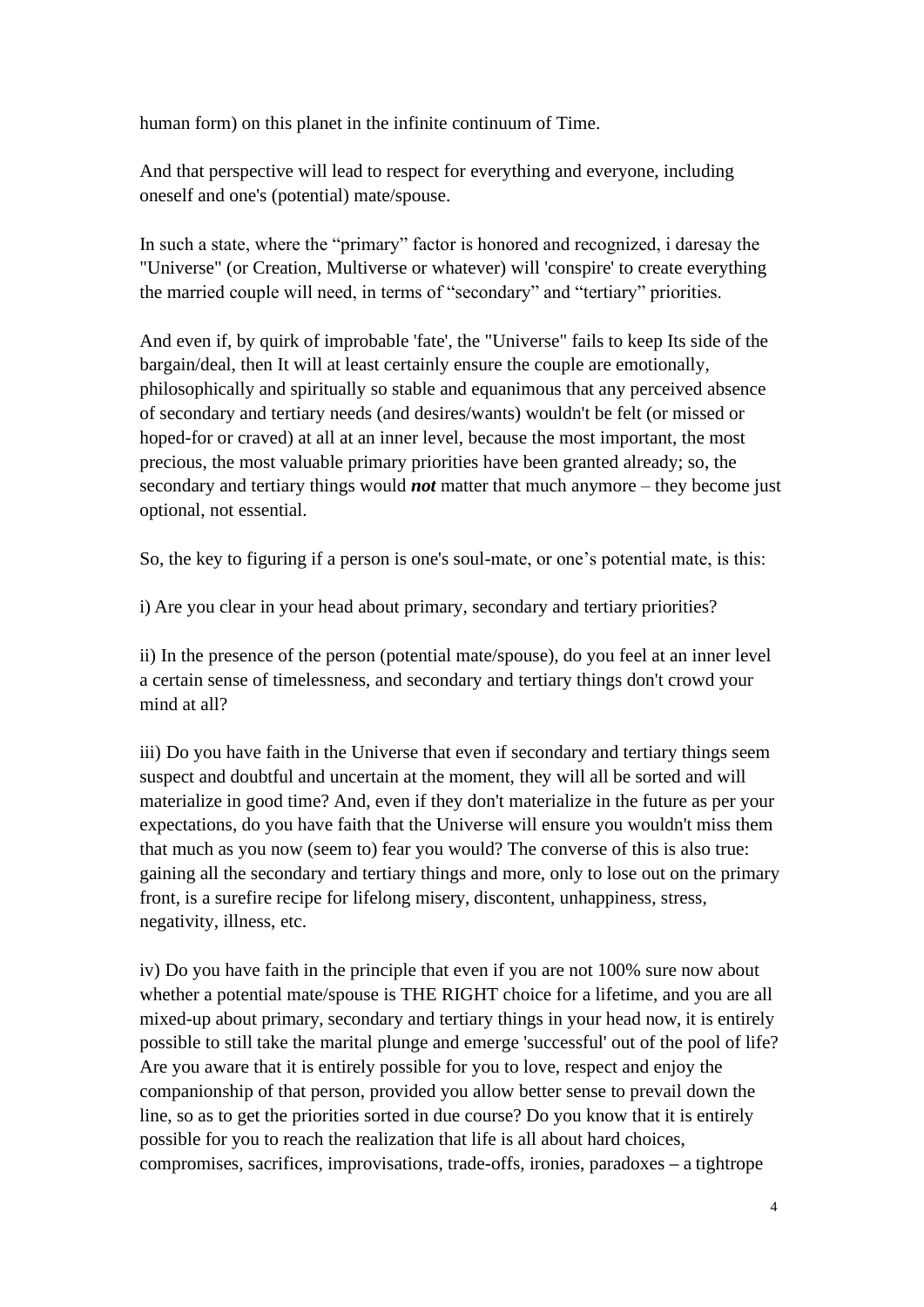walk on the razor's edge as it were? Do you know that it is entirely possible for you to realize that you win some, you lose some, you miss some – and nothing really matters in the ultimate analysis anyway, given the fleeting, fragile, ephemeral, bubble-like nature of life itself, and our less-than-a-speck-like insignificant, inconsequential place in this vast, "infinite" Universe?

v) By the way, from the prospective mate's perspective, are YOU the RIGHT choice? As you can see, one can't have all the things all the time, or the best of both worlds all the time. Greed, confusion and fear/insecurity/uncertainty are at the root of all problems. Chaos and order go together. That's in the nature of Universe. Pre-nuptial agreements can prove handy in this pandemic era.

vi) If you decide (or are planning) to enter wedlock motivated by secondary or tertiary factors, and neglect the all-important primary purpose of marriage, realize here and now that you may be settling for a dangerous trade-off wittingly or unwittingly, and may be buying a recipe for disaster. You don't want lifelong misery, discontent, regrets, second thoughts, doubts, suspicions, misgivings, unhappiness, stress, negativity, illness, do you?

So, that's that. If a young person (or an adult of any age) has the intention to marry, he/she may be better off doing so (tying the knot, that is) sooner than later.

## Part-3

Well, the history of marriage as a societal institution has its own interesting genesis – and juicy twists mark its evolution to today's crass interpretations and superimpositions of motivated meanings on it.

Some people assume, wrongly, that marriage is just a means to beget kids ... Well, Richard Dawkins' book "*Selfish Gene*" nicely nails this issue.

His book shows how genes manipulate us humans from within, all the time, to achieve their own *selfish* goal of perpetuating themselves, irrespective of whether they are divine, good, bad, ugly or evil. A good gene wants to perpetuate itself just asmuch as an evil gene. A good gene does not know it is good. An evil gene does not realize it is evil. But all they want to do is perpetuate themselves, no matter what.

And society, using culture, traditions and norms as its tools, just exploits this gene factor. A long time back, nascent societies across the world invented "marriage" for their own motivated purposes.

And happiness of the individuals entering wedlock was definitely *not* society's concern ever. Nor is it its goal now, although it (society) may profess such goals and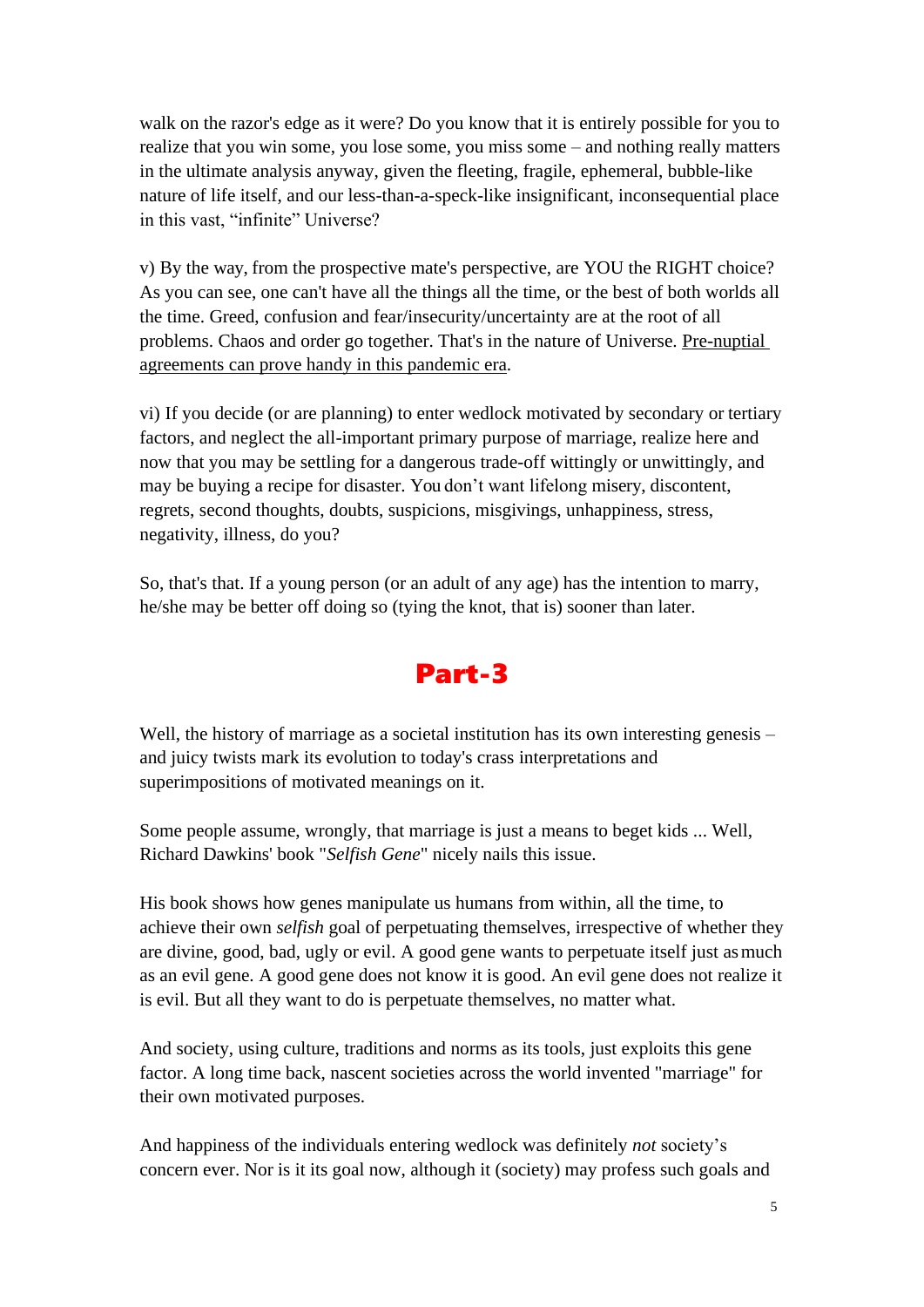pretend it is "really" interested in ensuring its constituent individual citizens will find happiness through marriage and the attendant kid(s).

Some people think marriage is a sort of "insurance" policy that guarantees a "mate in old age". Well, this is *not* a terribly bad thought. Although it betrays calculations and base expectations, it nevertheless confirms the primary purpose of marriage, which is to have a decent companion-cum-friend (not just a bed-warmer) for a lifetime.

Well, "faith" (or conviction or belief – all loaded words because of their ambiguity, i know), they say, is everything, either way.

Think about it. Without faith, nothing (in mind) would stand; everything will fall apart or get ripped asunder. So, it's important to develop "faith" – but faith in what? That's the life-or-death question indeed!

As i said, we make choices, decisions this way or that. And choices, decisions and actions will entail outcomes. We have no alternative but to deal with them. There is no escape from the outcomes of our choices, decisions and actions.

Birth. Marriage (or its absence). Death. Three things define or distinguish one's life.

Birth and, to a large extent, death are mostly beyond one's conscious control. So, that leaves marriage. It's so bloody important to get at least this one right. Right?

That is where the **2P2M Law** could prove crucial.

But, if you, for a moment, cast aside all theories, conventional laws, society's vested interests, and look at the essence of them all as well as the essence of the idea of "marriage", you'll probably agree with the **2P2M Law**, which structures priorities in three layers, one upon another; they are not independent of each other nor delinked but symbiotic, interconnected, interdependent, like in a matrix.

Well, in the ultimate analysis, there is no such thing as "the right decision about marriage".

If a person has the intention to marry, then he/she should go ahead and marry sooner than later, especially in this pandemic era. For life can prove fleeting, and it's better to experience marriage, companionship, love, respect, regard, kindness, and caring, while you still can. This is where faith can make all the difference.



To wrap this up and reinforce the key point: *If a person intends to marry*, then he/she may be better off going ahead with the marital plunge *sooner than later*.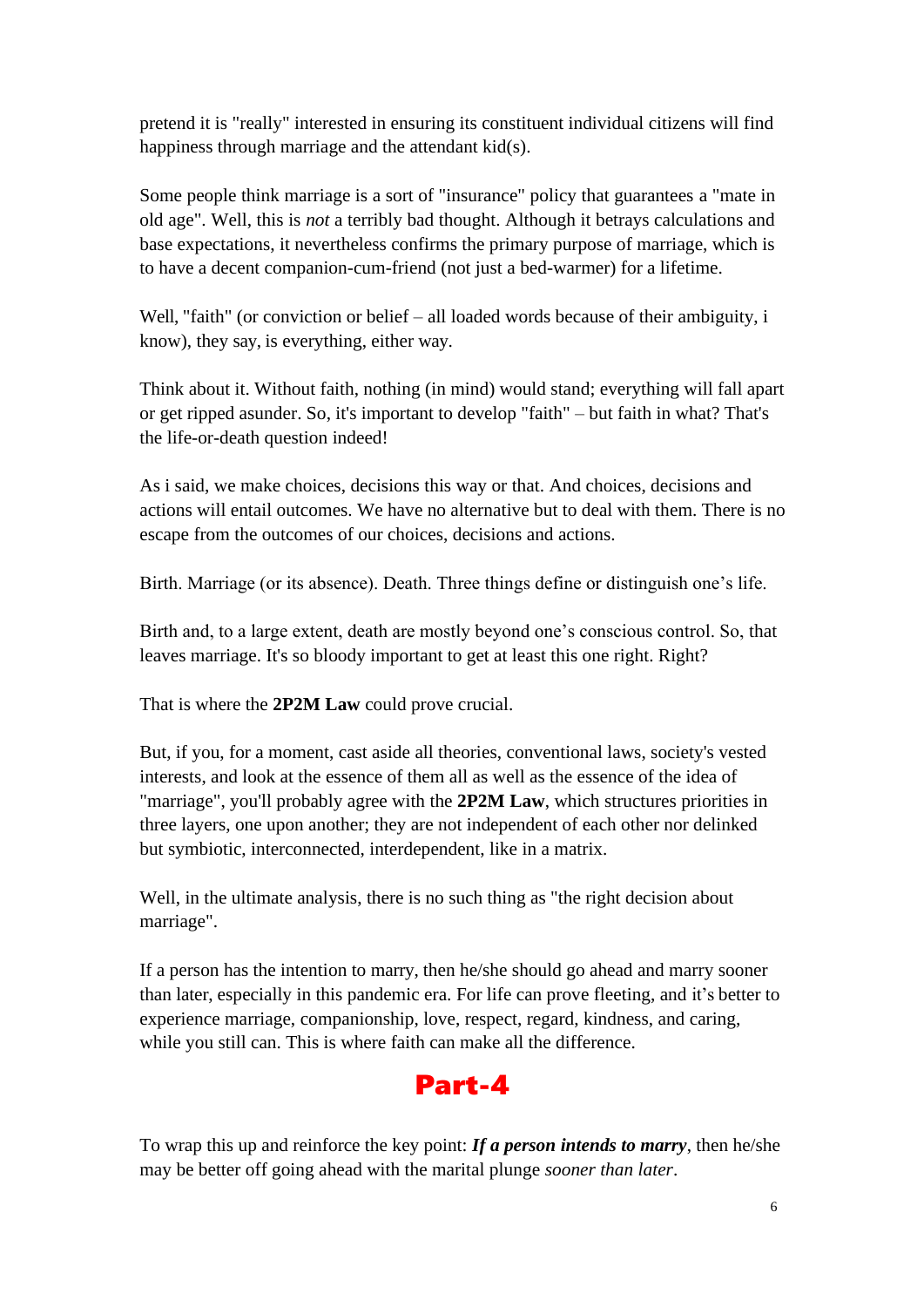That is, waiting for a perfect "soul-mate", or a perfect/favorable life-situation (stability, big bank balance, upwardly mobile career graph, physical attributes, problem-free life, etc), is not a sensible thing to do, as shown by the **2P2M Law**.

### **Now, what if the young (or middle-aged or "old") person DOESN'T intend to marry at all?**

That's an excellent option too, especially in the context of the '21st century' (an age of greed – greed for more power, more wealth, more fame, more attention, more health, more privileges, more unfair advantages, more unearned positions, more of everything, unbridled materialism, crass consumerism). This is also the age of the fake – fake products/services, which are never what they seem; fake capital*ism*; fake this 'ism' and fake that 'ism'; fake femin*ism*, fake democra*z*y, fake "love", fake orgasm, fake this, fake that ... And now, to worsen matters: climate change, pandemic, geo-economics, geopolitics.

Entering a marriage to escape social stigma or to find social acceptance or because one has fallen prey to marketing images and mass media / (un)social media content hook, line and sinker – well, history has shown, repeatedly, that such a practice is fraught.

But such marriages have been replete throughout our species' (*Homo sapiens*') history. Hard data is difficult to marshal in this context, but it'd probably be safe to hazard an educated guess: 80-90% of the marriages among our species so far over hundreds / thousands of years might fall into this category. (Of course, the 10-20% marriages that were/are genuine, which recognize and honor their primary purpose, are like exceptions to the rule.)

So, our history has witnessed billions of marriages so far. What do we humans have got to show for such terrible exertions through millennia?

Perpetuation of all kinds of (mostly flawed) genes ad nauseam! That's what flawed marriages have led to all these centuries. So-called natural selection (or "*bad* marriages" focused on secondary and tertiary factors) is *good* for perpetuation of majority flawed human genes in an absolutist way. But, *bad* marriages are *bad* for the quality of the human race, it seems.

Over and over again, this sordid story has repeated itself, to the point of self-destruction of ourselves and our planet. Latest climate reports talk of "Code Red" and "Catastrophe" being in the offing for the planet itself, not just humankind.

Wrongly-wired individuals cannot distinguish primary priorities from secondary and tertiary options. So they end up marrying wrong. When such couples in flawed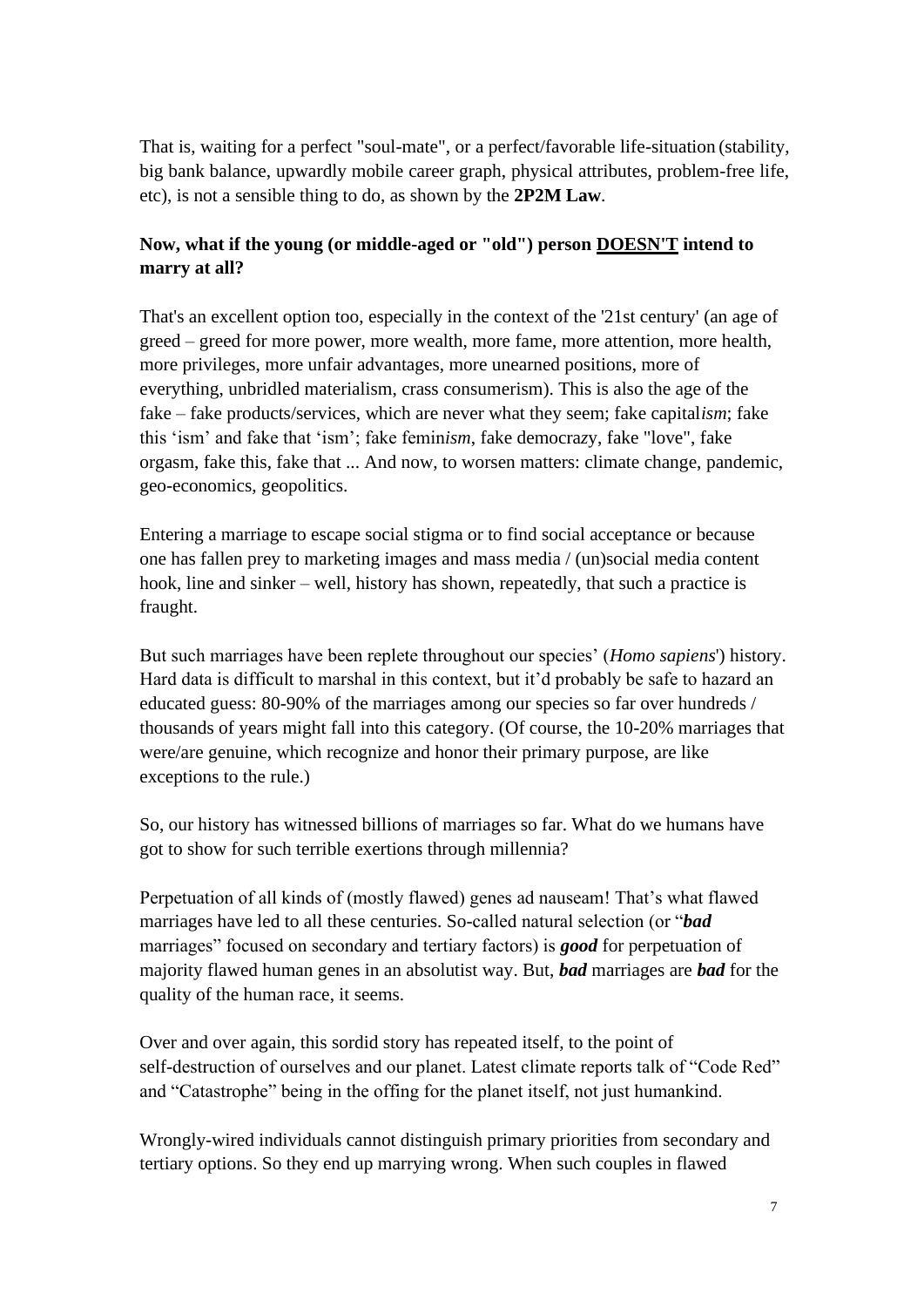marriages reproduce, they perpetuate their bad genes in the form of under-evolved, values-blind, 'zombieness'-prone or wrongly-wired human beings. The latter, in turn, spawn selfishness, greed, insecurity, fear, small-mindedness, mediocrity and the rest of that spectrum. All these, in turn, result in various "isms" and corrupt institutions, which have wreaked, and are wreaking, havoc everywhere.

What a cruel trick of Nature/genes, it would seem.

"Marriage" of the kind practiced by humans due to the force/pressure of social/societal conventions and norms (and manipulations of cultural ecosystems), or Nature/genes, has outlived its utility; it has become passé – outdated indeed, and harmful to the married couple, society and the planet as well.

We human beings as one race, one species, must now urgently pause, reflect, learn.

"Marriage" as defined, '*frameworked*' and practiced by societies across cultures, races, geographies, civilizations for centuries is NOT essential. Now, that is *not* a contradiction to what has been said earlier.

The "institution" (!) of old-format marriage, like most other "institutions", has proven to be a diabolical monster – unscientific and ineffective. In its essence, it is a topsy-turvy, make-believe, sickening, self-deceiving 'game' of delusions.

Nobody needs to play that insane game anymore.

Continuing to play that disaster-bound game thoughtlessly will prove detrimental, and perpetuate mediocrity in the form of inferior, flawed gene-pools becoming the hallmark of *Homo sapiens*, sounding the death knell for our bio-sphere.

Marriages for the sake of secondary and tertiary factors must stop immediately. There should only be marriages for primary factors, which will entail secondary and tertiary factors in the normal course, as per the **2P2M Law**. To reiterate, that is *not* a contradiction to what has been said earlier.

The dumb, blind, 'selfish' practice (marriages for the sake of secondary and tertiary factors) needs to end at once, if this planet and its millions of life-forms are to survive. Mind you, we human beings are just one of the many life-forms on this planet, which is essentially a bio-sphere. Earth is not for *Homo sapiens* alone to dominate, appropriate, plunder, pillage and destroy. And it would be a copout for *Homo sapiens*  to behave, live and die like other creatures or species – eating, belching, *etc*, defecating, copulating, reproducing, competing, betraying and dying. Come to think of it, some non-human species seem to be outperforming *Homo sapiens* on the primary factor front.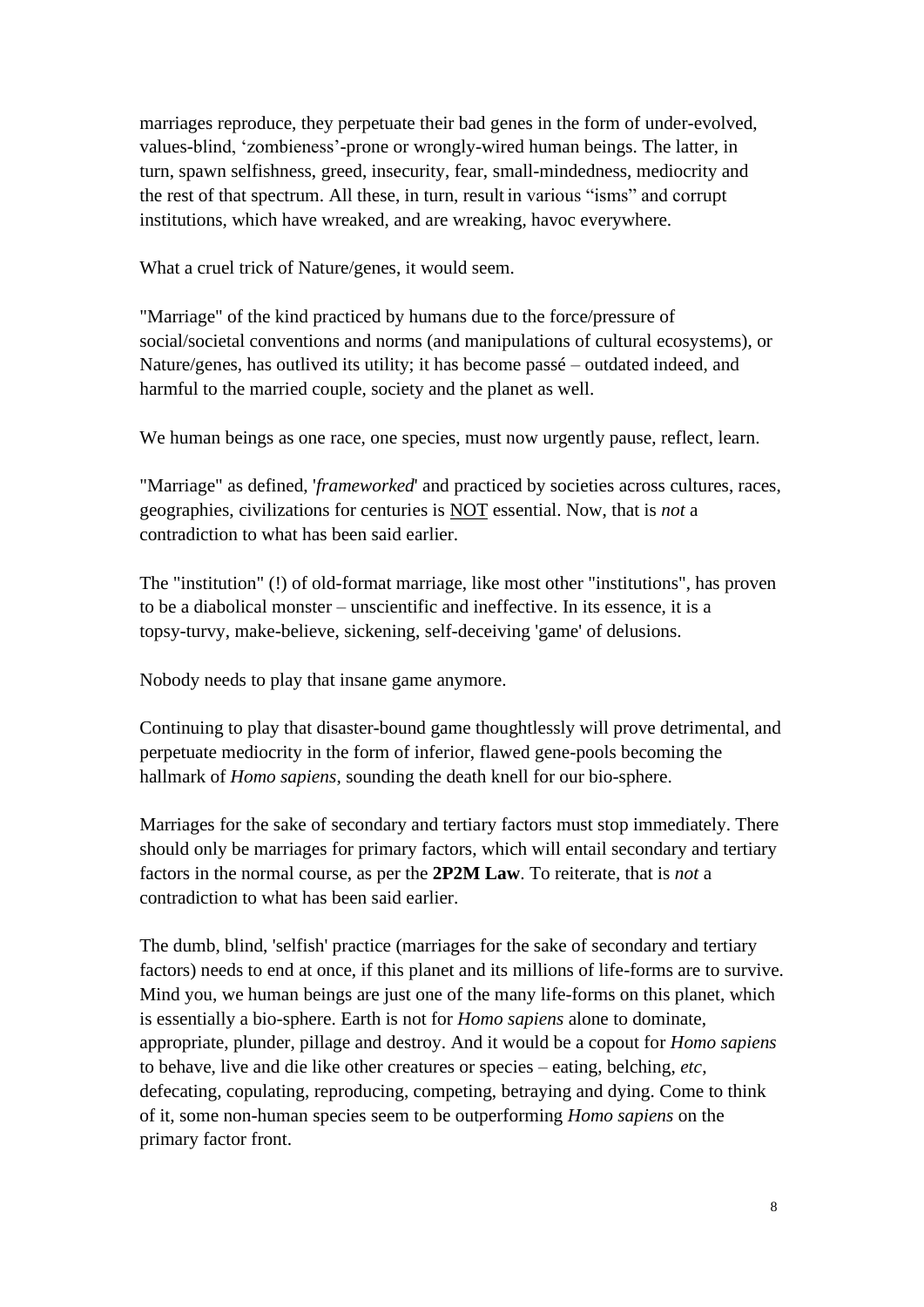Perhaps, it's perfectly okay and desirable, even fashionable, to stay single, without being forced, conned or manipulated by family, society or markets into "marriage" of the old kind (marriage for secondary and tertiary factors).

Mother Nature will appreciate if humans cooperate and voluntarily desist from perpetuating burden on Her by mechanical reproduction, which in turn perpetuates mediocrity (flawed genes) and creates zombies mostly – people who are utterly selfish, greedy, insecure, ignorant, small-minded, self-centric, apathetic, arrogant, egotistical, etc; that is, EITHER meritless abominations and mediocre halfwits that are a drain on the planet's resources on the one hand OR psychopaths, sadists, megalomaniacs, narcissists, masochists, conmen, flawed geniuses and their ilk on the other.

Really good, virtuous and wise people (or true geniuses with the heart in the right place) born of old-format marriages are rare – exceptions to the rule. Until now, Nature allowed this luxury – permitting a billion bad people to be born for one good/great person who can achieve excellence in his/her chosen field. But natural selection and its outcomes have now become untenable, outdated, unsustainable and fraught with risks to Nature Herself.

Paradoxically, 21st century offers great many opportunities for an individual to evolve and upgrade oneself, without having to rely on crutches like old-format marriage. Such marriage could actually prove a hindrance to pursuit of excellence, besides perpetuating bad genes that produce mediocrity or evil.

More than men, it is women who appear to be perpetuating old-format marriages in the modern era, particularly in the urban areas, which are fast replacing rural areas as the overcrowded or super dense concentrations of human habitations worldwide.

A close, dispassionate and objective examination of most 'modern' or 'educated' women's decision(s) to marry a particular male would reveal the following 'rationale' (or calculations, motives and scheming):

1) Desire for externalized power, to be wielded directly or indirectly (through manipulation)

2) Desire for wealth, goodies, material prosperity

3) Desire for fame, public attention, popularity, limelight, etc, under the pretext of freedom to actualize potential, freedom to self-expression, freedom to economic independence (and freedom to indulge and splurge and enjoy without responsibility and accountability)

4) Socio-economic compulsions OR societal constraints

5) Nature's / "selfish" genes' "conspiracy" (including carnal desires, naivete)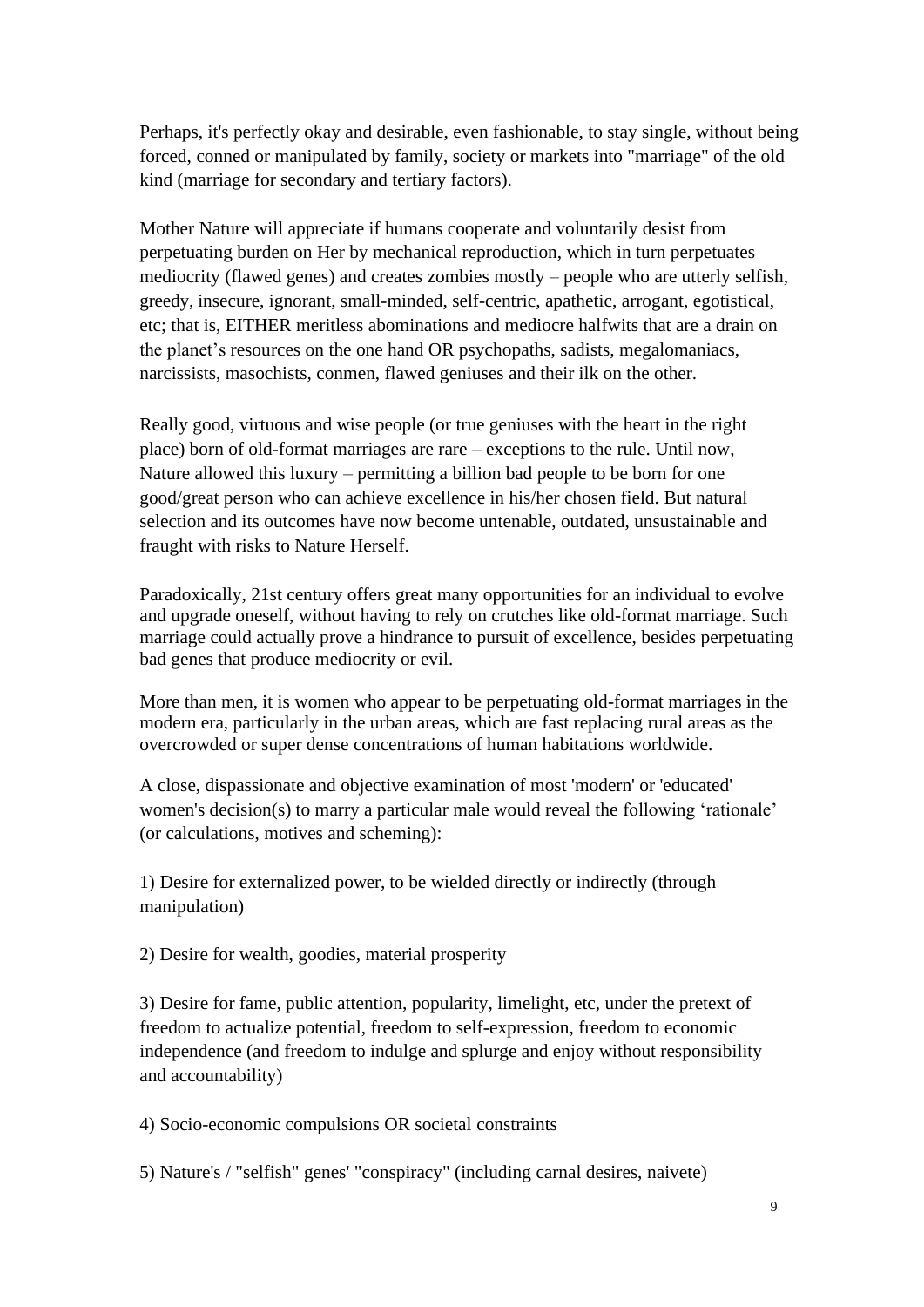6) Desire to dominate or manipulate a perceived weaker, pliable, unsuspecting, impressionable, naïve or mediocre man who can be easily manipulated or tricked for edge in the marital power equation

As you can see, very few marriages of the last few decades, maybe centuries, were for PRIMARY purposes. Not that men are any better in this respect – most (*not all*) modern-era male *Homo sapiens* are likely to be rascals, chauvinists, idiots, lazy bums, or mediocre fellows because there is very high chance that they are all products of 'bad' or sub-optimal marriages.

Left to themselves, Nature and natural selection tend to work in primitive and absolutist ways devoid of nuance, often to their own detriment, as the current fraught world situation seems to prove.

Stated differently, in the late  $20<sup>th</sup>$  century and in the  $21<sup>st</sup>$  century, ("educated", working) women, acting under the influence of modern market-created cultural concepts like emancipation, liberty, feminism and empowerment, typically tend(ed) to marry only those men who they (mis)perceive as:

- Powerful
- Wealthy
- Physically strong (suggesting carnal desires and ability to be a servile labororiented person)
- Famous
- Suckers -- naive idiots, unsuspecting dimwits, economically dependent, intellectually deficient, spineless conformists, or those craving social acceptance – but who may not necessarily be mentally, intellectually, philosophically or spiritually rich but can 'perform' in the conjugal bed ... guys susceptible to subliminal suggestions from the spouse to become selfish, insular, self-centered and focused on the nuclear family alone – essentially 'men' who are intellectually and philosophically weaker, pliable, unsuspecting, impressionable, naïve, manipulable or mediocre, and hence perfect henpeckedhusband material
- Dummy "regulars" these guys are a variant of "suckers", and modern women appear to prefer them in the hope that they will prove a good future investment (gateway to better career, better life of stability, safety and security, riches, controlling power, etc). Such guys mainly come in five types:

i) Those who had a wonderful start to adult life, had (or still have) lot of potential, but somehow flattered to deceive themselves, and settled for a humdrum, "normal", "regular" life by making compromises due to this or that reason (life's vicissitudes). He probably wanted to marry someone else; maybe lost his heart or got dumped / jilted. Or, perhaps, couldn't muster enough courage to go get his girl. Or, maybe, he was out-competed by another guy. Such guys go through the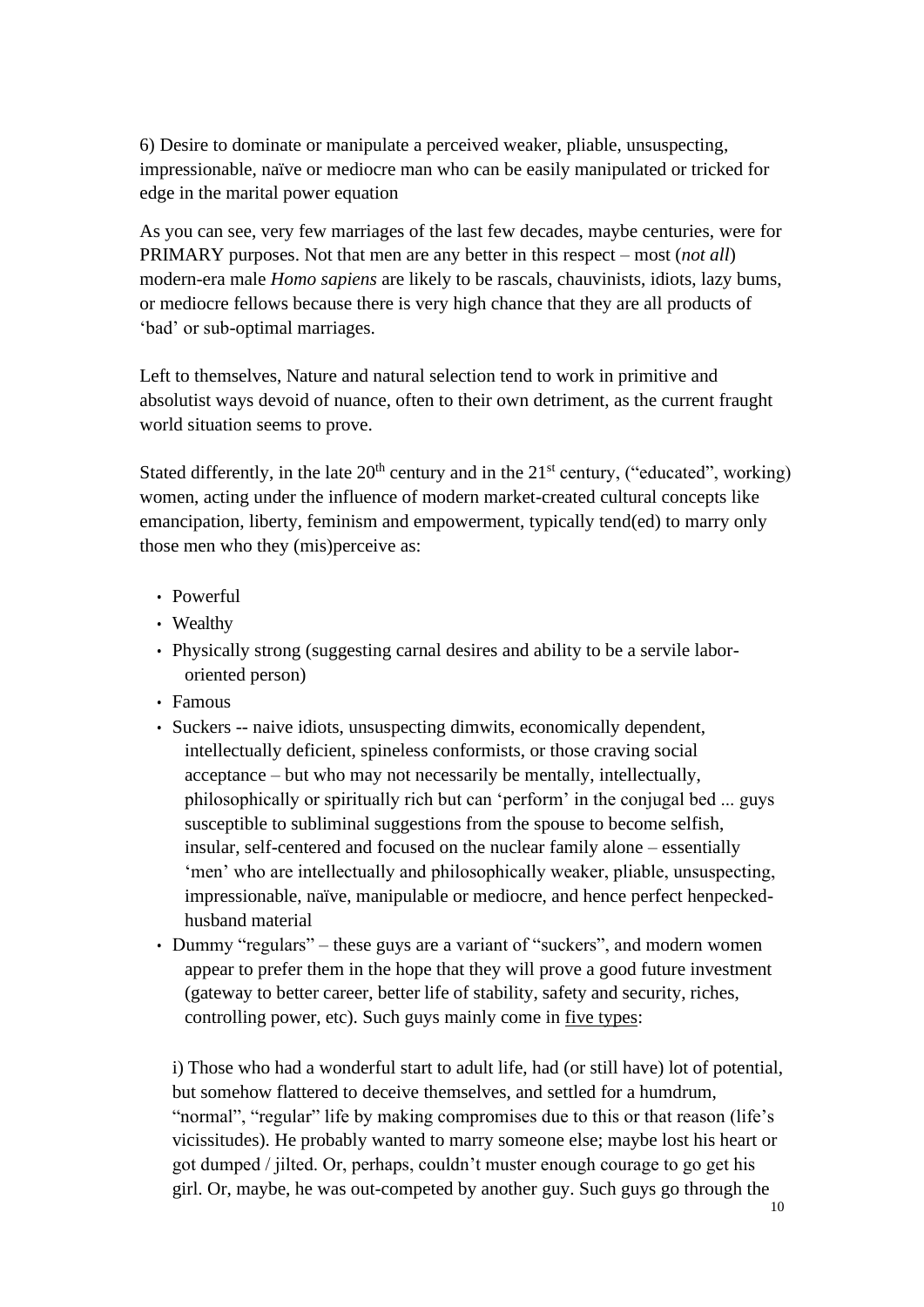motions of socially acceptable marriage, and lead a "regular", uneventful, eminently inconsequential and forgettable (but consummated married) life that does not come anywhere close to the borders of the primary factor.

ii) Guy who got conned by a woman into marrying her, but does not quite realize it yet, and wrongly continues to think he married her out of his own volition.

iii) Guy who is delusional and hence indulges in unremitting self-deception that his is a "love" marriage whereas the truth might be that he fell into some sort of a honey trap or was set up, but it was all made to look natural, cinematic, fantasy-like, a dream come true.

iv) Guy who marries in haste after being bowled over by looks, figure, sexiness, accent, or other such external considerations / deceptions; the couple even have kid(s); but later on, the marriage begins to unravel due to the missing primary factor; so, the guy wants out, so fakes or feigns bisexuality or a sudden change in sexual orientation.

v) Guy whose only credentials are rooted in racial attributes, nationality, "value" of passport (that can get a visa for the wife) – "trophy husband", as it were, sugar-coated as international love, global this, cosmopolitan that.

So, if a guy is perceived as powerful, wealthy, famous, strong, a sucker, a trophy, a dummy "regular" and/or manipulable, well, so much the better – for the wicked, calculating, selfish, insular or "modern" woman (fake "feminist" devoid of purified intellect and philosophical-spiritual essence), that is.

While "modern" young / nubile women seeking to become mothers profess they would like to beget intellectually brilliant offspring, they are also the first to allow primitive natural selection processes (like mysterious or subconscious preferences for certain body odor, facial features, etc) rather than rational, intellectual or conscious thought to determine their choice of mates.

"Nature" and "Nurture" are both key factors. But "Nature" is now seen as dispensable in the age of sperm banks. If women seeking to become mothers *desire* intellectually brilliant offspring, they need to accept genetic material of intellectuals through conventional marriage-mediated natural reproduction process. For, "intellectual" genes from sperm banks that artificially fertilize eggs of under-evolved women of unpurified intellect will likely produce abominations, retards or monsters (*Homo sapiens* with compromised moral and/or ethical compass).

The outcome of allowing the blind natural selection processes to shape our destiny so far, is that out of 7.3 billion people on this planet today, only a minuscule fraction are intellectually brilliant, and another tiny chunk are flawed, evil-oriented geniuses, while the rest (the whopping majority) are mediocre or under-evolved people –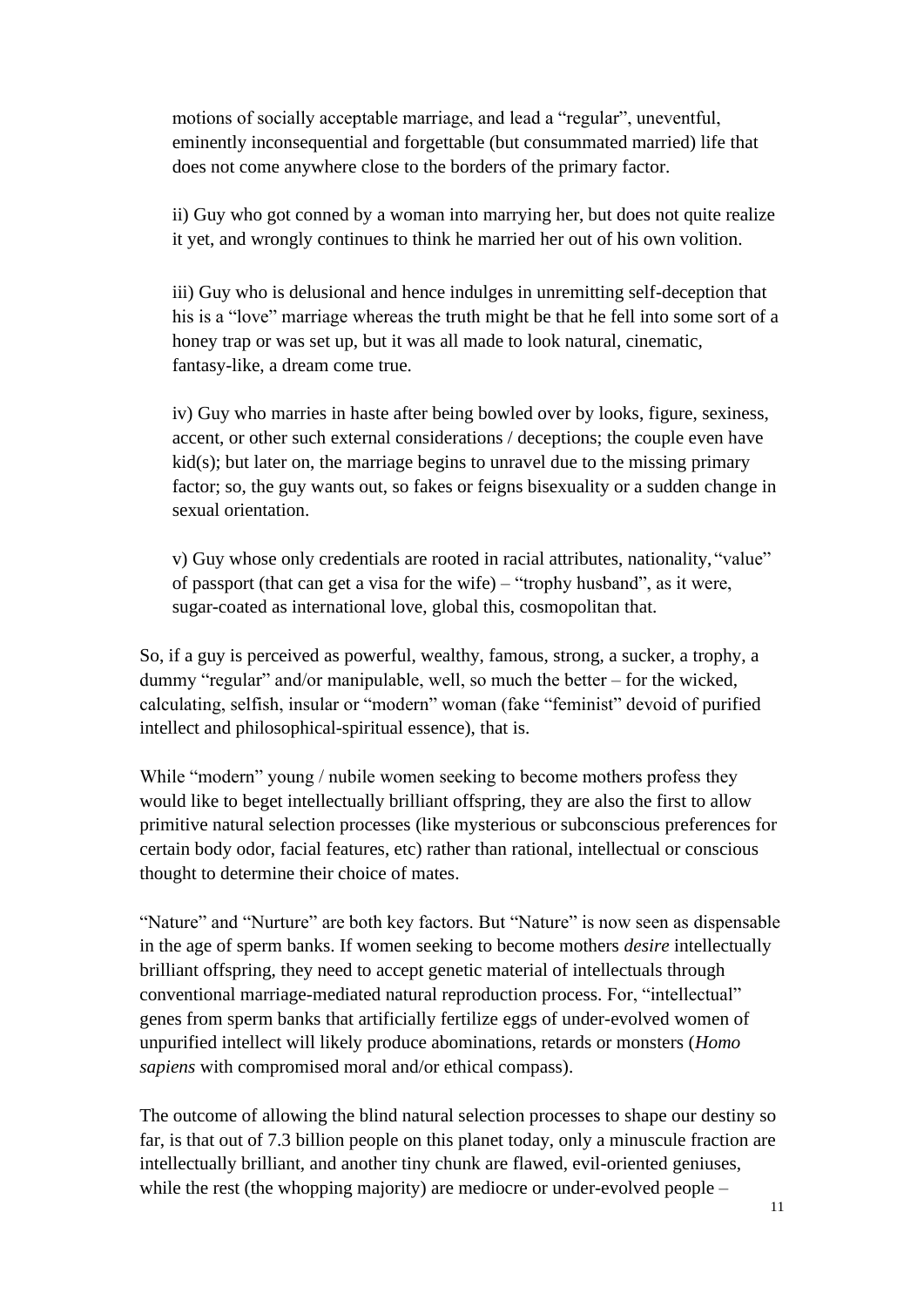parasites, dependents, vampires, zombies – who fall prey to the minority predators (the tiny chunk of flawed, evil-oriented geniuses) in every conceivable way. All this has been wreaking havoc on economies, societies, environment, ecology and the planet as a whole.

So, it follows that marriages forged for secondary and tertiary purposes are the root cause of most of humankind's persistent problems throughout history.

So, the **2P2M Law**, understood fully and correctly, should mean this:

If a person has the intention to marry, he/she may be better off taking the marital plunge sooner than later, with full recognition of the interconnected primary, secondary and tertiary purposes of marriage. A marriage based on the primary priorities has a better chance of producing better human beings. Mind, body and spirit are all interconnected parts of the same matrix. Offspring from a good marriage (that is rooted in honored and fulfilled primary priorities) will benefit from the activation of hitherto dormant good genes in their "junk DNA".

If a person, however, has NO INTENTION to marry, that's perfectly fine too – and such a person should muster enough courage and intellect to see through the conspiracies of Nature, genes, societies, markets...and call their bluff, thus helping rid *Homo sapiens* of mediocrity as well as the 'evil' of greed, fear, insecurity, ignorance, small-mindedness, crookedness, wickedness, etc. That will spare humans' blushes.

A person with an intention to marry should *not* waste precious time pondering endlessly or waiting for the right person, right choice, right time, forever.

A person with no intention to marry should *not* waste precious time having second thoughts on whether or not he/she should reconsider his/her stance on staying single for the lifetime, or whether or not he/she should marry.

The COVID-19 pandemic has shown Life can prove too short, fragile, ephemeral or fleeting.

It would be a travesty to squander Life away for silly reasons like outdated, inessential, ill-defined concepts like "The institution of marriage", or to waste Life thinking about, or having second thoughts on, one's natural choice to stay single.

So there! That's the **2P2M Law** for you.

# APPENDIX

Given the current state of the world, 'our' planet and humankind in 2022, and also given humankind's history (wars, conquests, exploitation, domination, economic inequality, poverty, disease, indoctrination, subjugation, manipulation, trickery,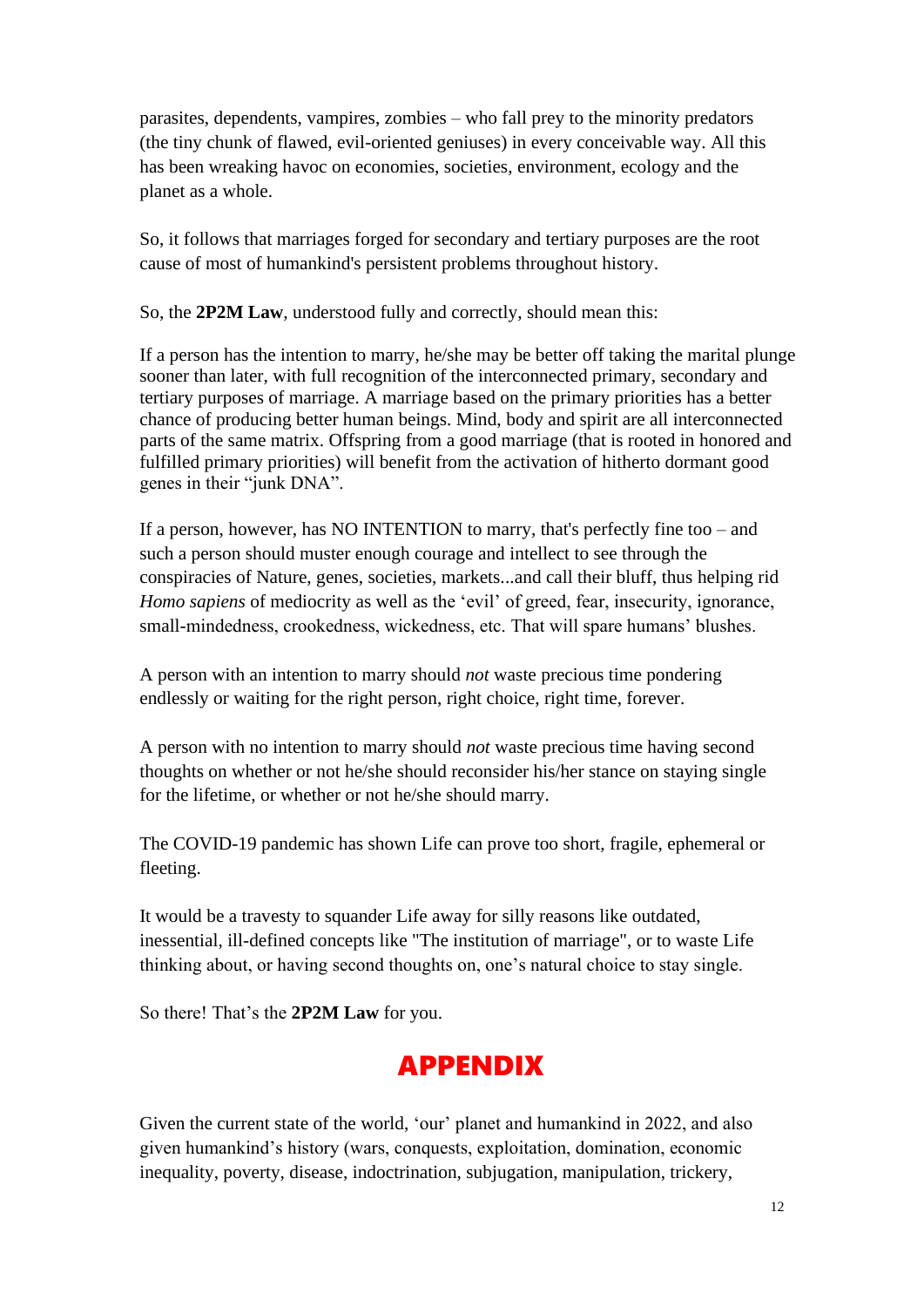cheating, deception, make-believe, etc), and their direct correlation to the quality of the majority human beings produced through old-format marriages over millennia, do you think that down the line, it might be better if the authorities concerned wield authoritarian powers to create dystopian societies, where they could leverage science, technology and biotechnology (including big data, human genome knowledge and gene sequencing techniques), to institute certain basic minimum qualifications or eligibility criteria for marriage, and for natural reproduction through marriage, to remove the risk and negative impacts of randomness or chance inherent in natural selection?

Should cutting-edge research be undertaken to study what kind of genetic makeup is required to create a "good" human being, and then ensure only those married couples, whose biochemical composition is ideal and can create the right kind of offspring through the natural procreation process, get an opportunity to procreate or reproduce the natural way?

Better still, should there be an institutional mechanism to identify the "right" kind of people in the reproductive stage, and get them to reproduce the natural way, even if they are not married but complete strangers?

Or, better still, should the element of chance or randomness, however remote, be removed altogether, and a new, asexual way of human reproduction be explored or even initiated, wherein the building blocks of life are brought together in test tubes and artificial wombs, and newborns with the "right" kind of genetic make-up thus produced are reared on a scientifically determined perfect diets, and insulated from (and spared) imbecile fantasies and falsehoods created by market forces (formula milk, jingle bells, silly rhymes, Santa Claus and selfies), so as to activate only the right genes in them?

That is to say, would it be better if the authorities in every society have powers to examine each individual and his/her potential mate / spouse across the physical, physiological, biological, biochemical, mental, emotional, psychological, social, intellectual, philosophical and spiritual realms, to determine if the offspring they would beget in the future would be a "good" human being, positive for society and economy?

Sexual reproduction that has been practiced for millennia in a random fashion (natural selection), or shaped by mysteries, forces and impulses of Nature/genes/selfish calculations or fickleness of the human mind, or determined by socioeconomic factors, has led to the history of humankind so far – sordid and shameful in spite of all the so-called marvels of science and technology.

Should such conventional sexual reproduction be done away with, and replaced by scientifically determined precise asexual reproduction, to be carried out in controlled laboratory environments, using sophisticated, ultra-modern synthetic, artificial or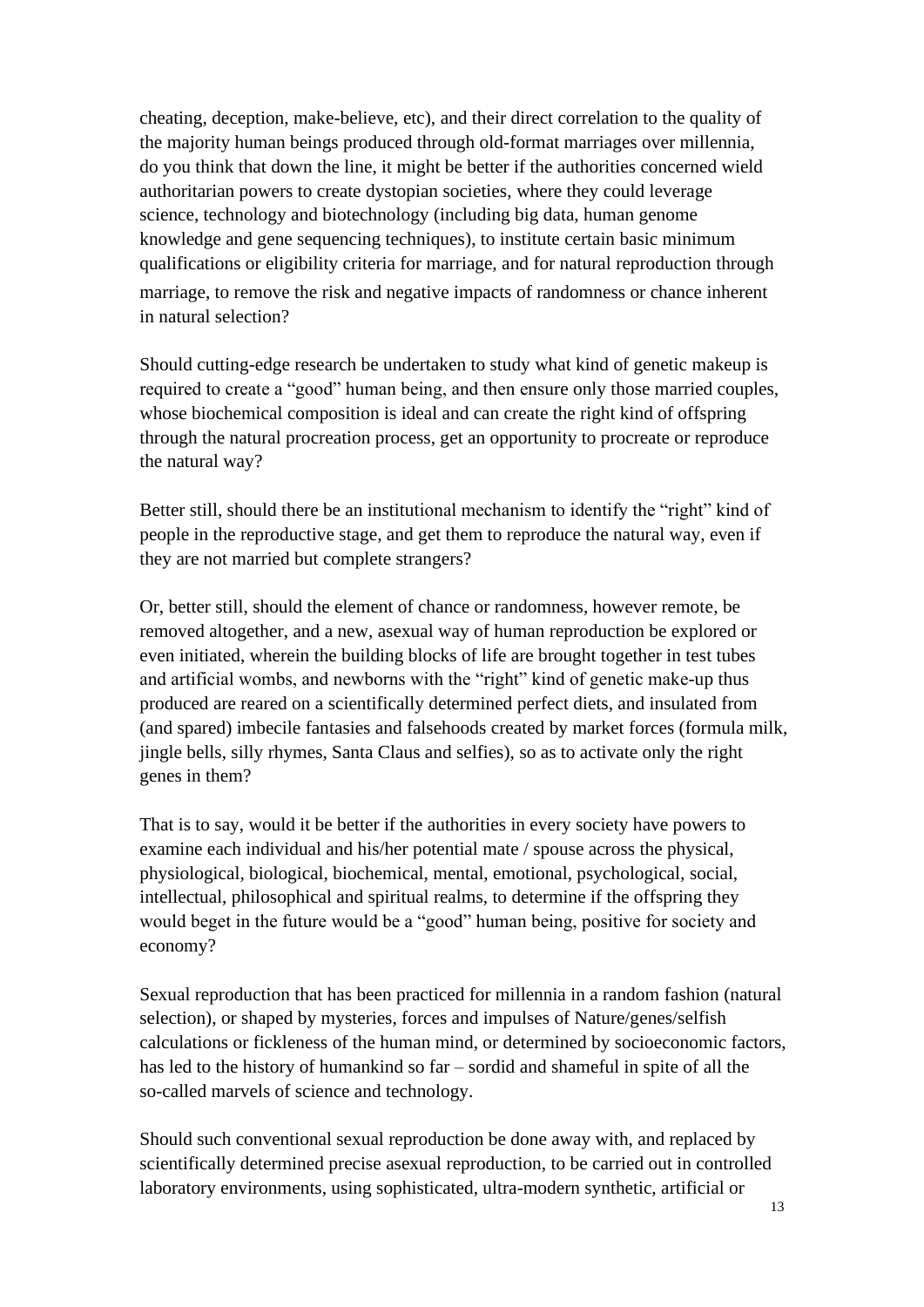robotic wombs?

Either at a conscious level or at an unconscious level, if marriage is reduced by modern culture to a wicked, manipulative power game, which is essentially transactional in nature, then is it time to understand the nature of this transactional or give-and-take (or give-give, take-take) 'business'?

# EPILOGUE

Among the primary, secondary and tertiary priorities, between husband and wife, who trades what in a marriage? And who barters what?

That is to say, who brings what to the marital table (and the conjugal bed)? Who gives what and who takes what? Or, is marriage just give-give, or take-take, from a spouse's perspective? Is a spouse expected to, or manipulated or tricked into, barter(ing) primary things for secondary / tertiary priorities?

To extend the discussion, in terms of (primary, secondary and tertiary) things to be brought by both spouses to the marital table, what might constitute a "good" marriage?

To get a proper perspective, it is necessary to delve into the following human phenomena that bedevil modern societies everywhere across the globe, in the context of marriage-related relationships (or lack thereof).

But first, it is important to recognize that most of the groups categorized below in the context of marriage may have been already afflicted by one, some or most of the following malaises:

- i. One spouse/partner becomes the cause of disease, degradation, devaluation and eventual death of another spouse/partner (power game).
- ii. One spouse tends to become the parasite-vampire-dependent-liability of another spouse.
- iii. One spouse is reduced to the role of 'supplier' (of money, emotional stability, social acceptance, socio-economic security, etc) in an unequal relationship where there is only give-give and take-take, not give-take from either side. The relationship is marked by lack of both reciprocation and symbiotic interdependence.
- iv. Even where there seems to be superficial equality in a marriage (be it heterosexual or same-sex variety), such clever 'understanding' and "all-iswell" charade is often make-believe (to hoodwink larger family/community/society) or a lame attempt to enact so-called liberal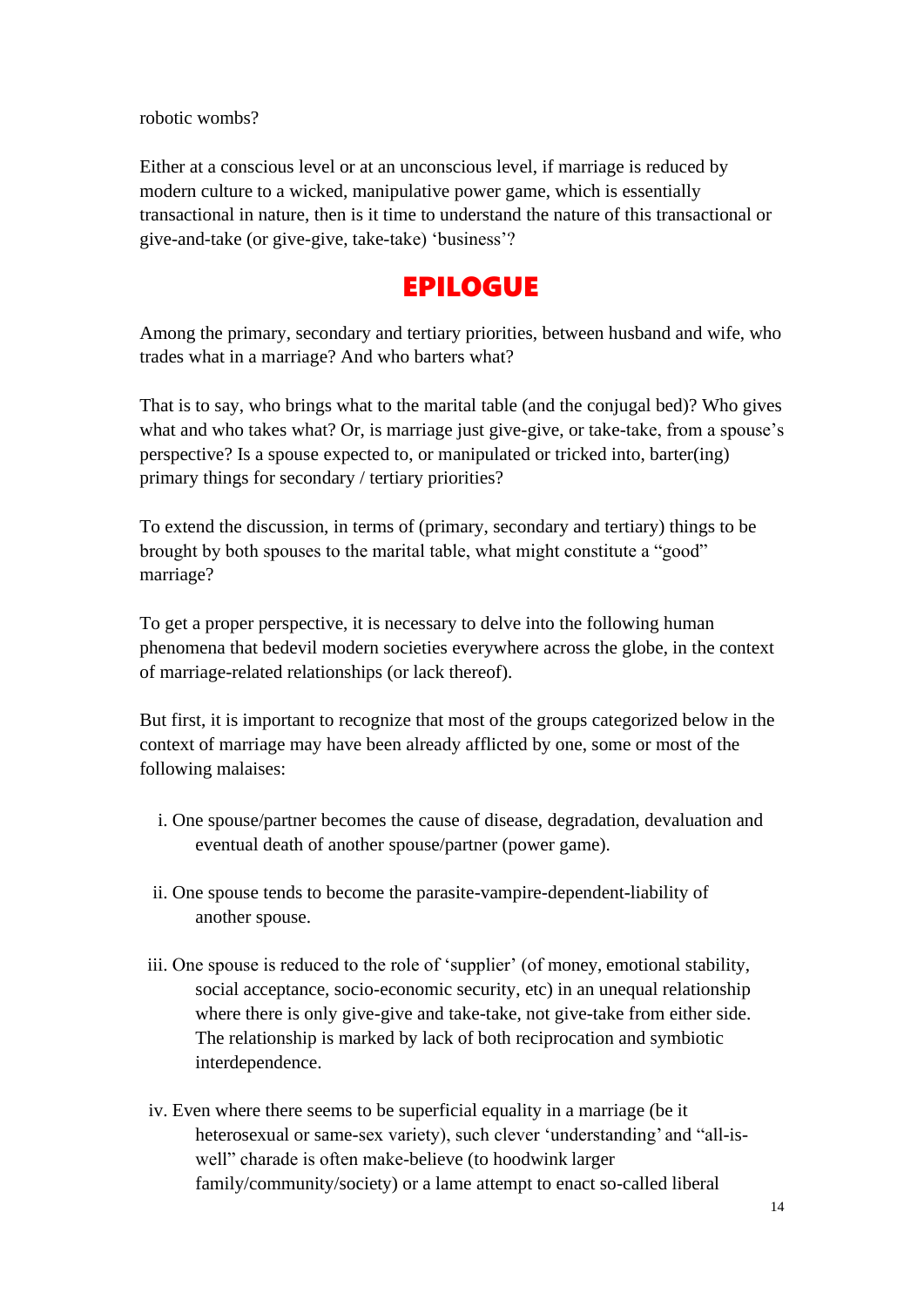concepts and fashionable ideas *(championed by modern mass media, social media and marketing discourse)* in real life. Such a projected equilibrium, or smart agreement, in marriage is from the standpoint of "us versus them", ('*them*' being the rest of the larger family, community or society at large), and not a result of meeting of the minds.

- v. One spouse/partner assumes a dominant position by dint of convention, privileged position, culture, earning ability, might (financial, physical, psychological or personality-wise) or social status. And the other spouse/partner's identity and dignity are made subservient and subordinate to the other.
- vi. One spouse "puts up" with the other spouse against one's own will / heart and resigns himself/herself to "fate" or socioeconomic reality of the day, or family/community compulsions, or due to a perception of lack of viable alternatives, or due to a perception that this is how life is lived even by others, that this flawed, abnormal existence is normal.
- vii. One spouse gets used to the presence of the other spouse due to long-term physical exposure, which results in neurobiological conditioning and dependency, or neural-pairing in the brain (mirror neurons and all that). Even though both may not be relating to each other at the primary level nor at the secondary and tertiary levels, the relationship endures due to such conditioning, leading to a lifelong torment of love-hate, passive-aggressive, blow-hot-blow-cold "pairs of opposites". And kids, if any, act as the thin, dilute glue holding the family system together, but only just. Such selfinflicted torment comes to be accepted as fact of life or harsh reality of life.
- viii. Both spouses/partners settle for a relationship that is essentially transactional in nature, with each extracting what one wants from the relationship for what it is worth, without ever ensuring there is true meeting of the minds and souls and hearts (the primary aspect). There is only meeting**/**mating of the bodies (the secondary aspect). Each plays mind-games with the other; each deprives the other what he/she craves. Each inflicts pain and untold suffering of one sort or another on the other. The "war" of attrition finally results in one dealing a savage body-blow to the other eventually at some level (emotional, physical, financial, psychological, professional, social, etc), resulting in irreversible estrangement, divorce, terminal disease and eventual death (which could take the form of a scientific murder, feigned assisted or forced/manipulated slow suicide, illegal euthanasia or mercy killing).

So, now, take a look at the peculiar human phenomena exhibited by certain groups categorized below in the context of marriage**:**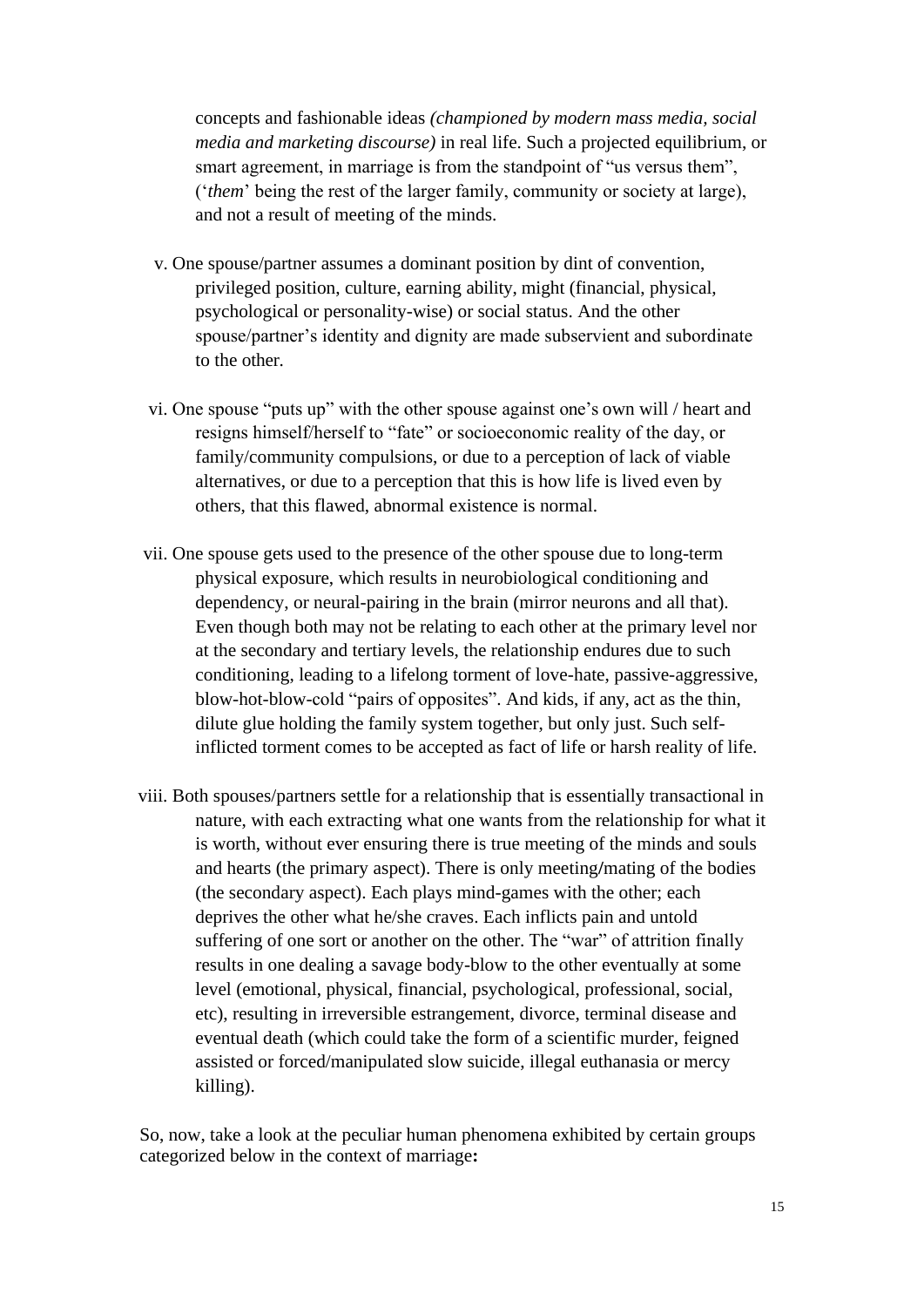**Adultery, infidelity, extramarital affairs**: After being part of a marriage that began with sacred vows, rituals and ceremonies, one or both spouses begin flings or dalliances or even long-term relationships outside marriage. Even illegal bigamy or polygamy practices are not rare. What's going on? Most probably, the "primary" aspect has been compromised, thwarted or left unfulfilled for too long, beyond any reasonable hope of a turnaround.

**Divorces**: It's not "death do us part" but "divorce made us part". Why? Irreconcilable differences. Incompatibility. Suspicions. Mutual recriminations. No more "sleeping with the enemy".

**Marrying multiple times through one's lifetime**: Marry. Drift apart. Divorce. Remarry or marry again someone else. Drift apart. Kiss and make up. Patch up. Drift apart. Divorce. (Or, if the spouse/partner dies prematurely …) Find another spouse. Someone or another. Repeat the cycle ad nauseam. Can't find the right fit at all? Of course not. How could one, when one ignores the primary, secondary and tertiary aspects of marriage?

**Crimes of passion**: Love triangles form. Transgressions. Plots. Conspiracies. Crime. Murder. Suicide. Love turns into hate. Life leads to death.

**Long-distance marriages of the pandemic / globalization era**: Did humans domesticate dogs or did dogs domesticate humans? Did *Homo sapiens* domesticate wheat grass or did wheat domesticate our species? Is spouse a mere glorified ATM based overseas or in some place else other than home?

**Married couples with kids - I**: Living a "Formula Family Life" (FFL). Going through the motions. Performing set drills, following law, systems, processes. Conformism. Compliance. Rat race. Predictable hectic lifestyles. No time for real emotional 'connect' between spouses, and between parents and their kids. No real '*consciousness*' (which is different from wakefulness, which in turn is distinguished from sleep and dream states); no real evolution of mind and intellect either. No worldview. No global outlook. Just trying to make both ends meet, and somehow meet society's expectations. No time to think. No conscious awareness of the "value system" (or lack of it) that's driving life, and no review of the outcomes produced by one's value system. Marriage 'productivity' (kids) takes the form of added burden on earth, and increases mediocrity, zombieness, or utter selfishness and self-centeredness defined by insularity, greed, insensitivity, apathy and insecurity.

No offense, and with all due respect – but these days, you see retards, degenerates and brain-damaged, diseased or disease-prone children, or dullard kids, or hyperactive brats, or monster selfish clones from hell, as products of marriages wherein the wife or husband has allowed irrational subconscious selfish secondary or tertiary calculations (domination, power, status, carnal or financial considerations, ability to manipulate, trick or deceive, etc) to shape mate selection.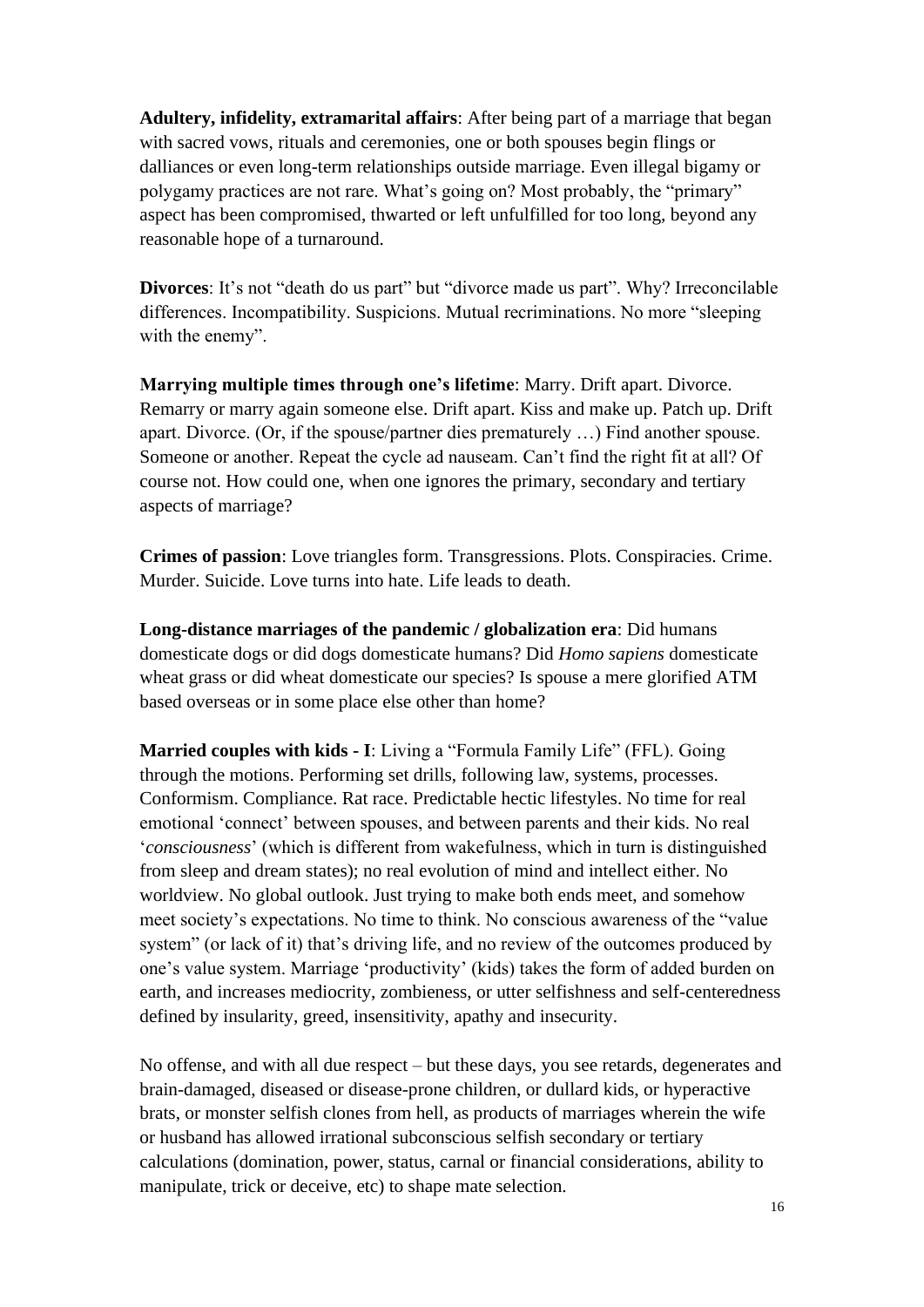You reap what you sow. You can't marry a dimwit or halfwit and expect to beget intellectual giants or geniuses as kids. That sort of expectation is what natural selection is all about – one in a billion chance; something like that. Yet, billions of under-evolved married couples fancy their chances. Height of silly optimism, irrational exuberance and wasteful 'exertions'. Shouldn't the principle of *net zero 'emissions'* apply here?

Look around, you will find 21<sup>st</sup>-century pregnant wives (particularly working women) carrying themselves around as if they are doing mankind a favor by deigning to bring another human being into this world. Reality is, pregnancy has become fashionable, a commodity milked dry by the market for what it is worth.

Idiotic, stupid husbands believe their wives are doing them a big favor by bearing them children. Neither wife nor husband realize Nature is at work to perpetuate genes through them. Or maybe the couples have fallen prey to some institutional or sociocultural inducements, or marketing gimmicks of brand-driven, sales-minded product manufacturers or service providers.

Or, maybe, the woman just wants to have some cheap thrills with the baby – irrepressible built-in maternal instincts being indulged for self-gratification – little caring for the real emotions and needs of the baby. The baby becomes incidental to the whole process. Contrary to popular myths that pregnancy is risky, potentially life-threatening, etc, the whole process has become so bloody easy (thanks to easy access to modern healthcare) and indulgent (thanks to market forces). No wonder, *Homo sapiens* reproduce worse/faster than rabbits, with population nearing the unsustainable level of 8 billion!

Pregnancy, it appears, is a great opportunity to harass and ill-treat the husband, generally misbehave, and make unreasonable demands– midnight cravings for ice cream or sour foods – as well. After childbirth, dump the responsibility of raising the baby on its grandparents on either side. Abuse and misuse them all, con them into doubling up as unpaid nannies. Or hire professional help. To hell with primary aspects; secondary and tertiary factors are what that really matter. So: Get back to work ASAP. Restore that sexy figure. Earn more, more, more. Buy more, more, more. Enjoy, enjoy, enjoy. Compete. Out-compete. Play games. Climb the corporate ladder. Get ahead.

As the child grows up, extend the formula of deprivation of primary needs ('successfully' used in marriage) to parenting. Thrust that goddamn smartphone, tablet or laptop into the tiny hands, play some video, cartoon, silly rhyme or game, and let "content" become surrogate parent. That's how mediocrity is bred and raised and inflicted on society. That's how kids morph into automaton-like zombies. That's how the fate of societies, our species and the planet itself is sealed.

**Married couples with kids - II**: This group is a Delta/Omicron "variant" of the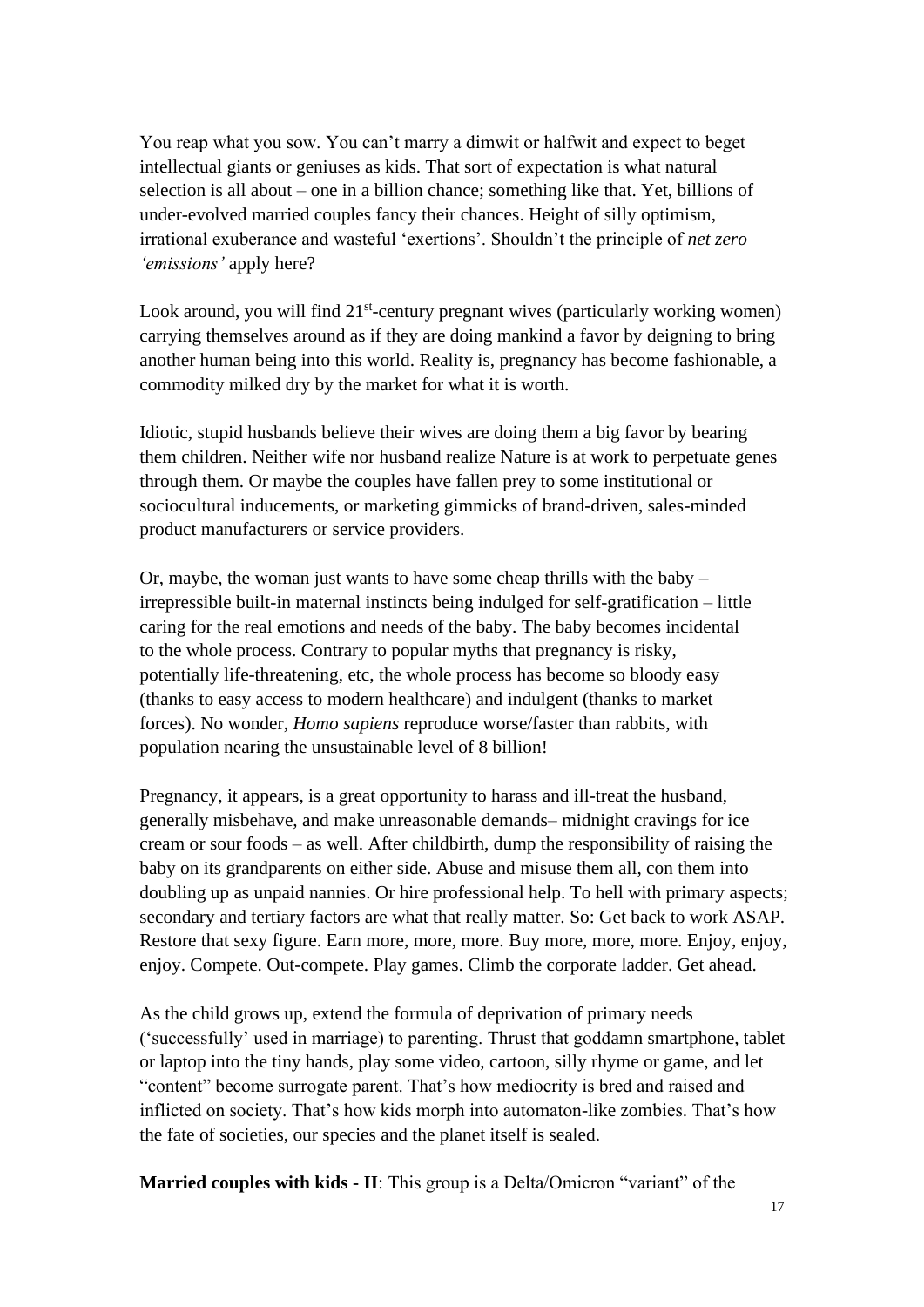previous group, if you will. Well off, "educated", well-settled, well-heeled – thanks to questionable means to wealth or due to ability to coast on certain policies like welfare, or due to largesse of certain institutions like religion, cult, Ponzi scheme network, pseudo-spiritual congregation, etc.

So-called nouveau riche. They can't have enough of social media, apps, video gaming, latest gadgets, motorcycles, cars, flats, jewellery, luxury goods, designer fashion, etc. They are also probably the first to line up for vaccines and booster shots. A sense of entitlement marks their lifestyle, although most of their riches and privileges are unearned, perhaps even undeserving.

Pursuit of excellence is not for them, in spite of expensive higher education, which they use for showing off, or as "prestige" or "status symbol". Vulgar parasitic life (dependence on others' genius) is their trademark; they seem to think community, society and economy owe them "a good life" – and that they have a divine right to take, take, take, never to give back anything. Their real contributions to community, society, economy and humankind at large may be conspicuous by their absence, but they pass through life as if they had never heard of the primary purpose of marriage, family, relationships.

**Married couples with only one kid** (*even if they are allowed to have more kids*): Saturated, concentrated, unapologetic 'FFL' (Formula Family Life) for you. Giving birth to the solo kid, it appears, is more to make the parents-in-law, the society and even the biological or 'natural' aspect of *Homo sapiens "*shut the eff up". Married couples with one kid seem to say: "Now that we, as a married couple, have done what is expected of us, you guys keep quiet; don't murmur, nag, whine anymore. We are done with reproduction. No more kids for us."

The import of their thinking seems to be this: Who wants to raise more kids  $-$  it's so bloody stressful and expensive, and a strain on time, energy and resources. One kid is enough, thank you. We need to enjoy our own lives too. Never mind if our solitary kid grows up feeling alone and lonely with no siblings to play/fight with. His/her feelings and needs are not that important. His/her life is incidental, even 'accidental'. He/she has to learn to adjust and adapt. And, to hell with that **[Chen Ting](https://www.bbc.com/news/av/world-asia-china-59732329)** woman who has been urging married couples to have larger families.

**Married couples choosing not to have kids at all**: Seemingly evolved couples. High-brow. Or, utterly shrewd and selfish. No time for kids (and all the nonsense and expenses and stress that will entail once you have them and have to raise them). Instead: Live life king- and queen-size. Amass wealth and goodies, and enjoy until you die. Explain away choice as personal freedom, liberal approach to life, modernity, evolved lifestyle, emancipation, etc. Or, blame society, culture, life, circumstances.

> *Mind you, there is NO contradiction in what has been said of the above three sub-groups of married couples (those with kids, with just one kid, and with no*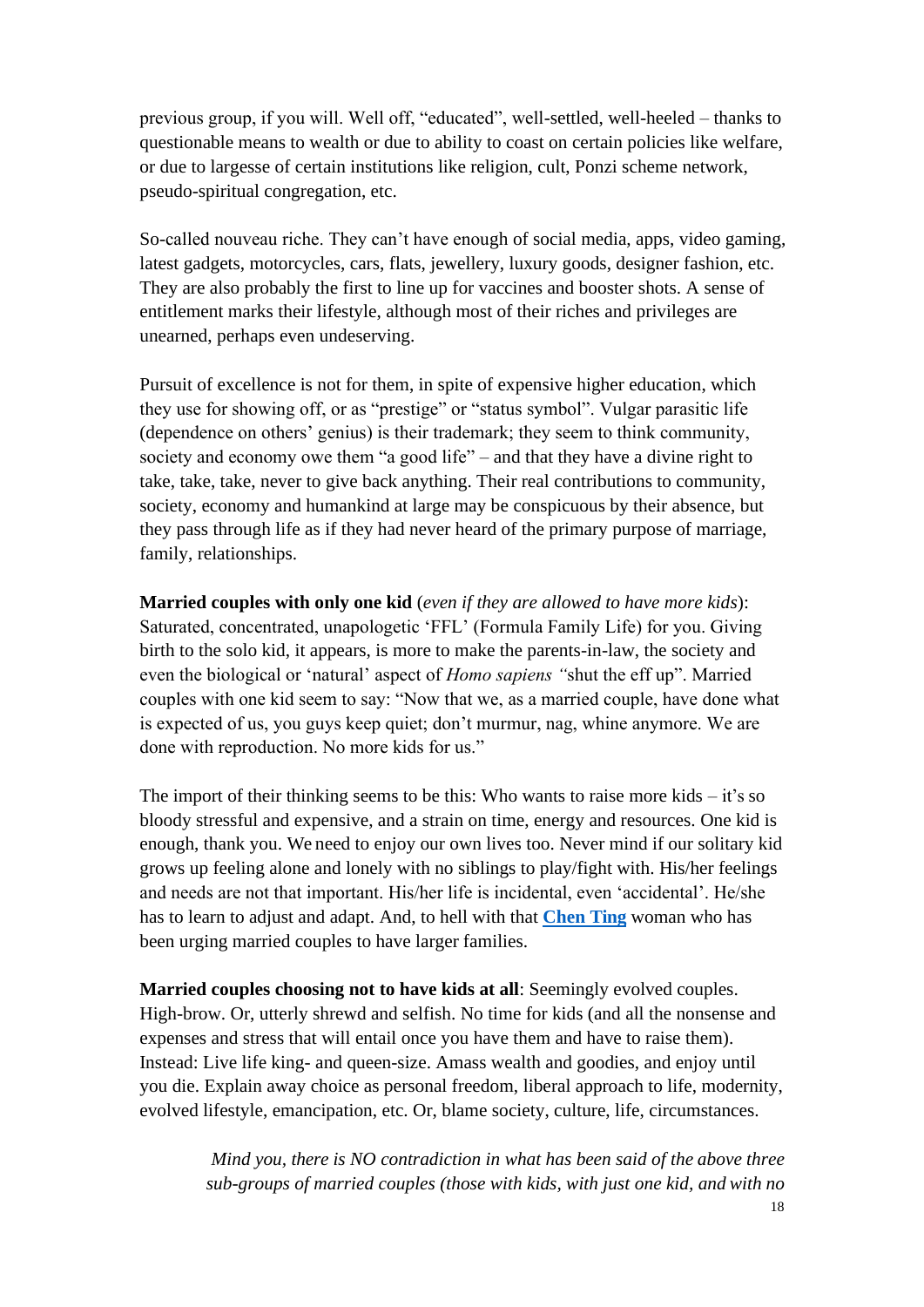*kid). Any perception of "*you are damned if you do, you are damned if you don't*" is, well, just a perception, a wrong one at that.*

**Married couples unable to conceive**: Life has dealt a bad hand, body blow. Life's a bitch. Cruel and heartless. They drift apart, unable to find acceptance or common ground, unable to convert 'fate' or fact of life into opportunity to rediscover love and true meaning of companionship and understanding and interdependence (primary aspect of marriage). They run after every remedy, cure, high-tech therapy or treatment available in the market or online. If none work, how about seeking help from God's agents (godmen, charlatans), who will be happy to impregnate using trickery and deceptions and brain-washing techniques. Such couples max out credit cards, draining money out of their bank accounts. Neurotic; walking the razor's edge.

**Married couples who lost their children to disease or accidents**: Each spouse is drowned in intense personal sorrow and unresolved grief. Gap turns into chasm; and chasm widens into gulf. Instead of shared feelings, there is self-flagellation; instead of proactive communication, there is withdrawing into a shell. Forget the primary aspect, even the secondary and tertiary factors no longer make sense in life. Death devours Life in more senses than one.

**Divorcees who stay single**: Once bitten, twice shy. Twice bitten, always shy. No reflection, review nor introspection. Instead: getting trapped in intrusive loops of automatic, invasive ruminations of the past, trying forever to make sense of the past that does not make any sense in the first place. Blaming world and everyone else, including God and that bitch / bas'turd' who ditched and divorced.

**Widows or widowers who stay single:** As said earlier in another context, death (of spouse) devours Life in more senses than one. Or, is it a secret case of feeling 'good riddance' and 'mightily relieved", but not showing it openly? Or, is that state of "staying single" a deception, or make-believe, all the while having flings one after another behind the scenes, in secret? Or, is it a case of the surviving spouse feeling relieved and eager to find another mate, hoping to find higher level of happiness (and pleasure) in secondary and tertiary zones, or in areas that were found lacking or deficient in the previous marriage?

**Same-sex marriages**: Nature at work? Genuine unconditional, pure love going to its logical conclusion? Or, are they conscious choices arising from frustration or despondency or cluelessness about the other gender? Or, are they a fashionable statement about freedom? Or, trendy lifestyle? Or, giving the middle-finger to conventions? Or, a cheap attention-grabbing stunt? Or chasing fame associated with being a rebel or non-conformist? Or unnatural phenomena (Nature gone haywire, like a sentence full of typos, grammatical mistakes, syntax flaws, etc)?

**Heterosexual partners who don't marry:** Mavericks? Fashionably defiant of conventions? Rebels without a cause? Non-conformists because of convenience and